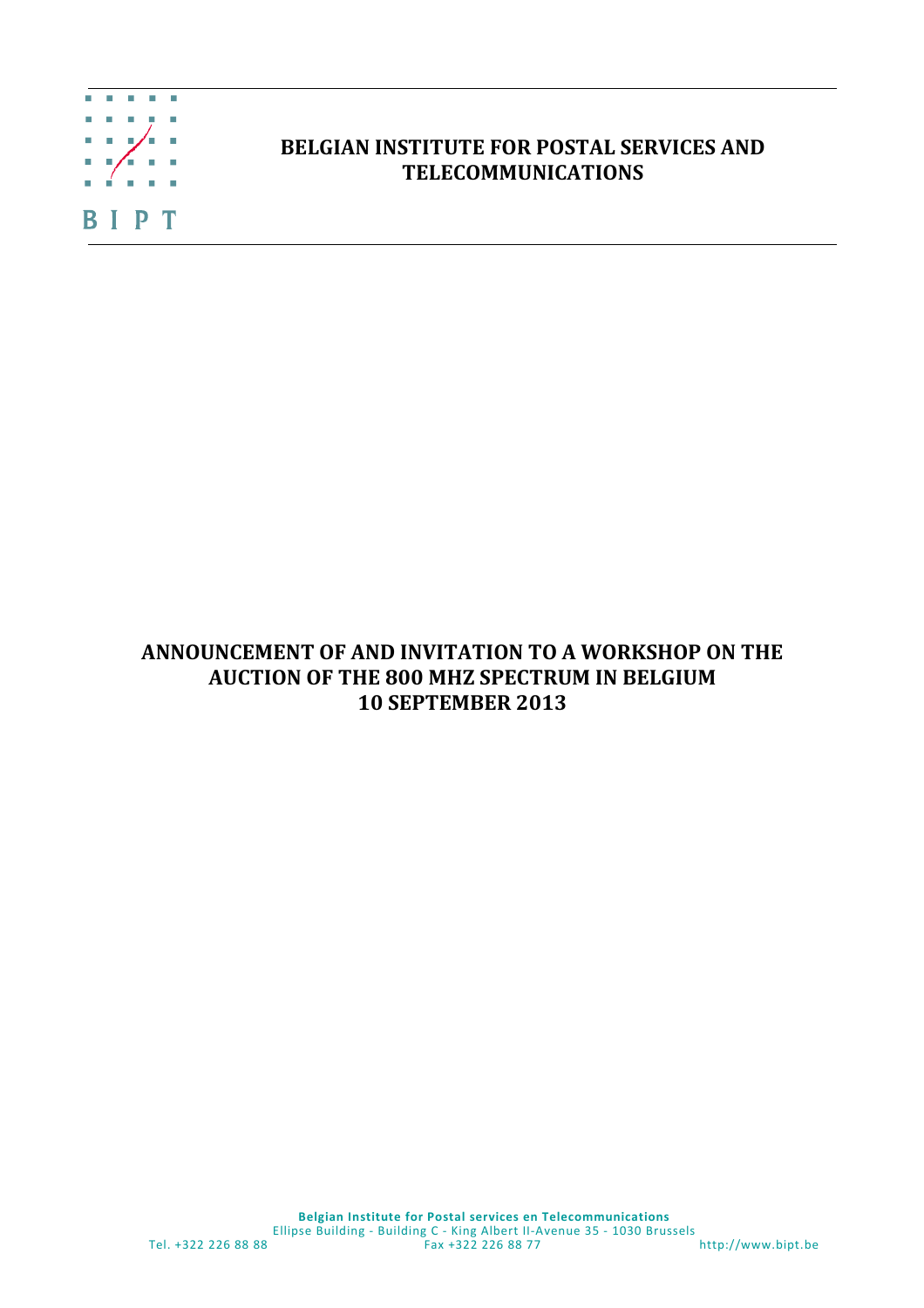## **Announcement of Workshop on 800 MHz spectrum award process**

The BIPT hereby announces that it will be organising a workshop on the 800 MHz spectrum award.

The objectives of the workshop are:

- to give an overview of the available spectrum and the award process;
- to present the key features of the auction rules; and
- to host a question and answer session.

The workshop will be on **10 September**, 2013, at the BIPT premises starting at 2.00pm and expected to finish at 5.30pm.

For logistical purposes, interested parties are requested to register via email to Ms Françoise Gilles or Ms Brigitte Wayembergh at freqadmin@bipt.be (tel. + 32 2 22 68 878 or + 32 2 22 68 879). The deadline for registration is 4 September, 2013, at 4.00pm.

| <b>Time</b>           | <b>Subject</b>                                                                                                                                                                                                                              | Led by                             |
|-----------------------|---------------------------------------------------------------------------------------------------------------------------------------------------------------------------------------------------------------------------------------------|------------------------------------|
| $2.00$ pm $- 2.10$ pm | Introduction                                                                                                                                                                                                                                | Member of the BIPT<br>Council      |
| $2.10$ pm – 2.30pm    | Available spectrum<br>Description of the three lots<br>Regulatory issues (e.g. roaming, MVNO access,<br>antenna sites, numbering)<br>Other terms and conditions (coverage<br>obligations, technology)<br>Fees<br>Access to 2.6 GHz spectrum | <b>NERA Economic</b><br>Consulting |
| $2.30$ pm – 2.45pm    | Legal issues                                                                                                                                                                                                                                | Deprévernet                        |
| $2.45$ pm $- 3.00$ pm | Award process<br>Application and qualification process<br>Timetable for award<br>Contact process (Website, Q&As)                                                                                                                            | <b>NERA Economic</b><br>Consulting |

The preliminary workshop program is as follows: